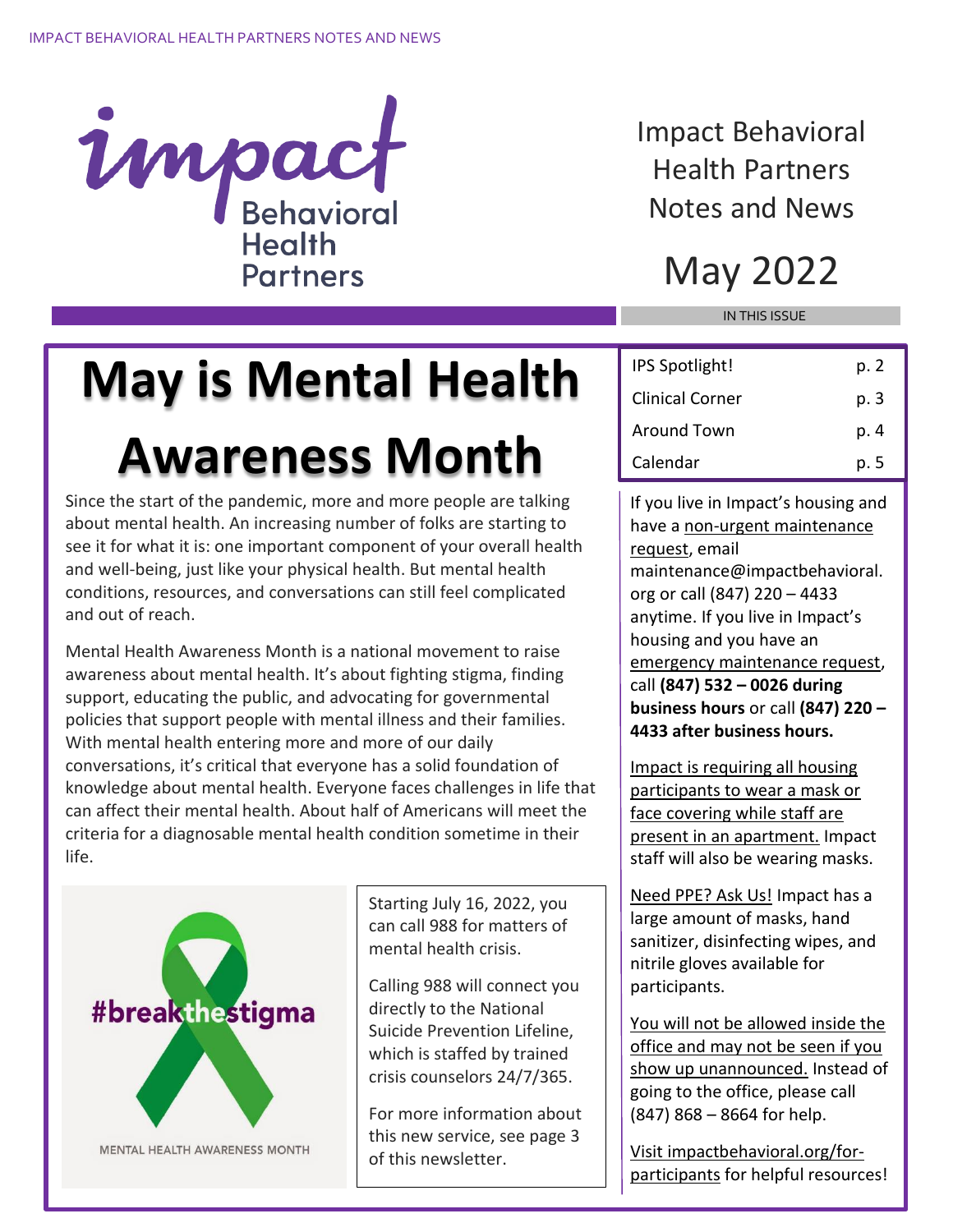# **IPS Spotlight!**

#### *By Amanda Turner, Employment Specialist*

Ella has been in the IPS Program for almost one year. She was referred to Impact by PCC Wellness. Ella and her guardian had a goal for her to obtain employment.

Employment was a very important goal for many reasons. Ella wanted a job to obtain financial support, stable job history, and a sense of independence and confidence. Ella worked with her Employment Specialist weekly, applying for jobs that made her feel excited.



Ella was motivated but faced several hurdles. She was hired only to face job loss two weeks later due to the COVID-19 Pandemic. Ella continued to work with her Employment Specialist, focusing on new job leads and working on positive thinking strategies.

Ella loves fashion so she decided to apply for a position at a popular clothing store. It was not long before she was offered a job as Dressing Room Associate! It has been almost four months now and Ella is still working at the store and thriving.

Ella's team at her workplace is so appreciative of her and they recently celebrated her birthday by bringing in chicken and cake. Ella is especially excited because she was just promoted to Lead Dressing Room Associate! She reports feeling happy to be working and building new skills.

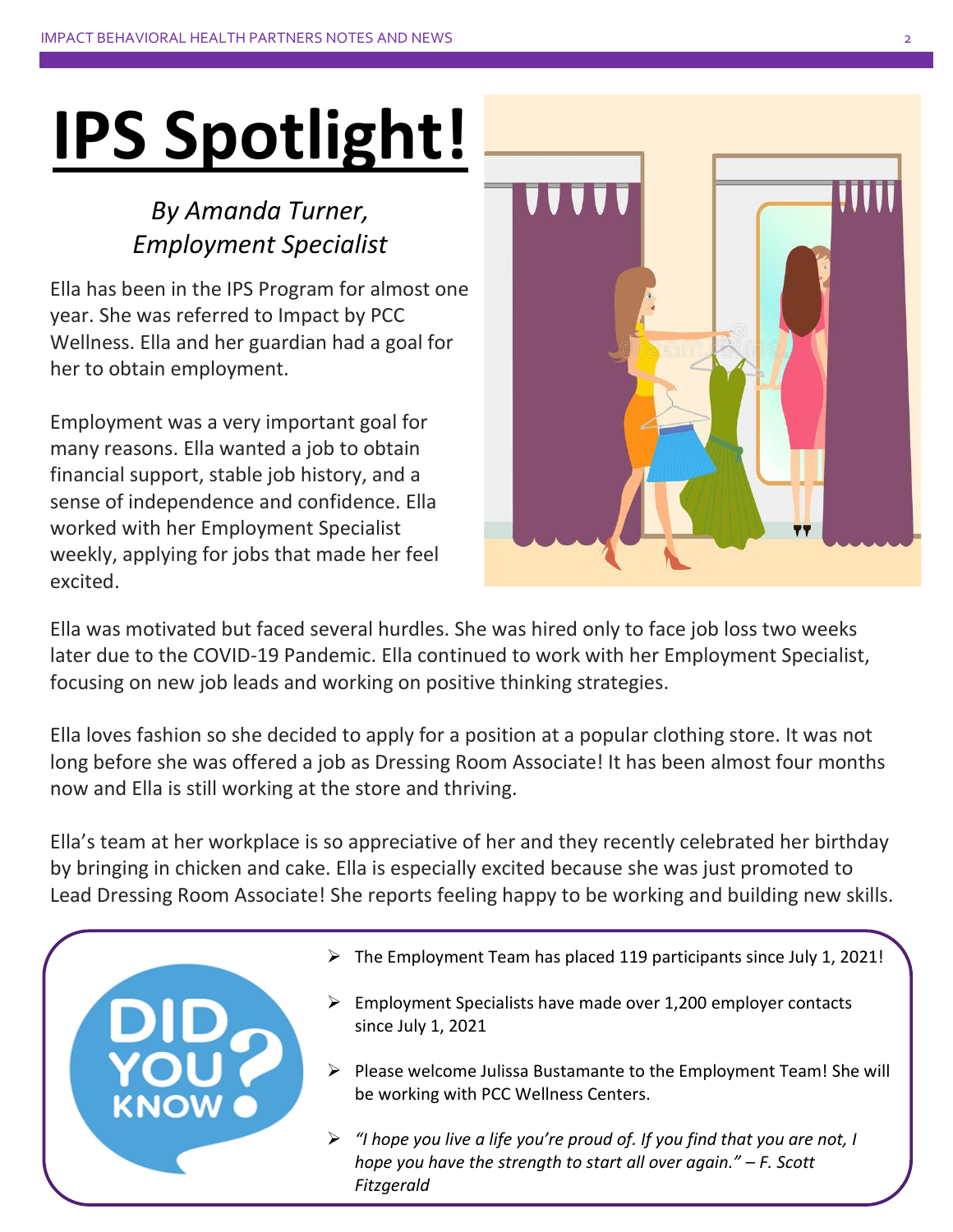### Clinical Corner

**Starting on July 16, 2022, anyone facing a mental health crisis can call 988** and get connected to the National Suicide Prevention Lifeline.

Unlike 911, counselors will be at the other end of the call when you dial 988. They are trained to understand how you're feeling and to pair you with resources that are specifically tailored to helping you meet the moment you're in. The phone line is staffed 24/7/365, is free of charge, and is confidential.

*Note: 988 will not be available until July 16, 2022. In the meantime, if you or someone you know is in crisis, please continue to call or text the National Suicide Prevention Lifeline at 1-800- 273-8255.*



## *Celebrating Mental Health Awareness Month!*

#### History of Mental Health Awareness Month

The stigma around mental health and treatment has long existed, even though this has started to change. Still, people hesitate to seek help or even talk about it with their loved ones for fear of being judged and facing unnecessary backlash. Simple logic dictates that if we are hurt anywhere, we must seek treatment to get better. This applies to both our mental and physical well-being.

Mental Health Awareness Month was first celebrated in 1949. It was commemorated by the Mental Health America organization, which was then known as the National Committee for Mental Hygiene. The organization was founded by Clifford Whittingham Beers, who was one of five children in his family who all suffered from mental illness and psychological distress - all of them went on to spend time at mental institutions. It was from Beers' hospital admittance that he discovered that the mental health field had a notorious reputation for malpractice, maltreatment, and immense bias.

Beers went on to author "A Mind That Found Itself", which is a best seller even today. Gaining popularity and support from medical professionals, Beers founded the National Committee for Mental Hygiene. Beers and his colleagues wanted to find ways to make sure that mental health patients not only received the right care but also did not feel alone in their fight against mental diseases.

#### How to Observe Mental Health Awareness Month

- 1. **Take Care of Yourself.** Life has numerous ups and downs. Some are solvable but others not so much. When your mental health acts up, seek the right treatment and make yourself better. After all, life has much more to offer than just pain and suffering.
- 2. **Take Care of Your Loved Ones.** Check up on your friends and family. Many times, all people need is a shoulder to cry on and/or an ear to listen. Support and encourage them if they are being treated for any mental health problems.
- 3. **Talk About Mental Health.** One of the best ways to celebrate Mental Health Awareness Month is by talking about it with your peers. The more you talk about it, the more normalized it will become. This is one of the aims of the month as the stigma attached to mental health has led to countless delays in treatment and research on the matter.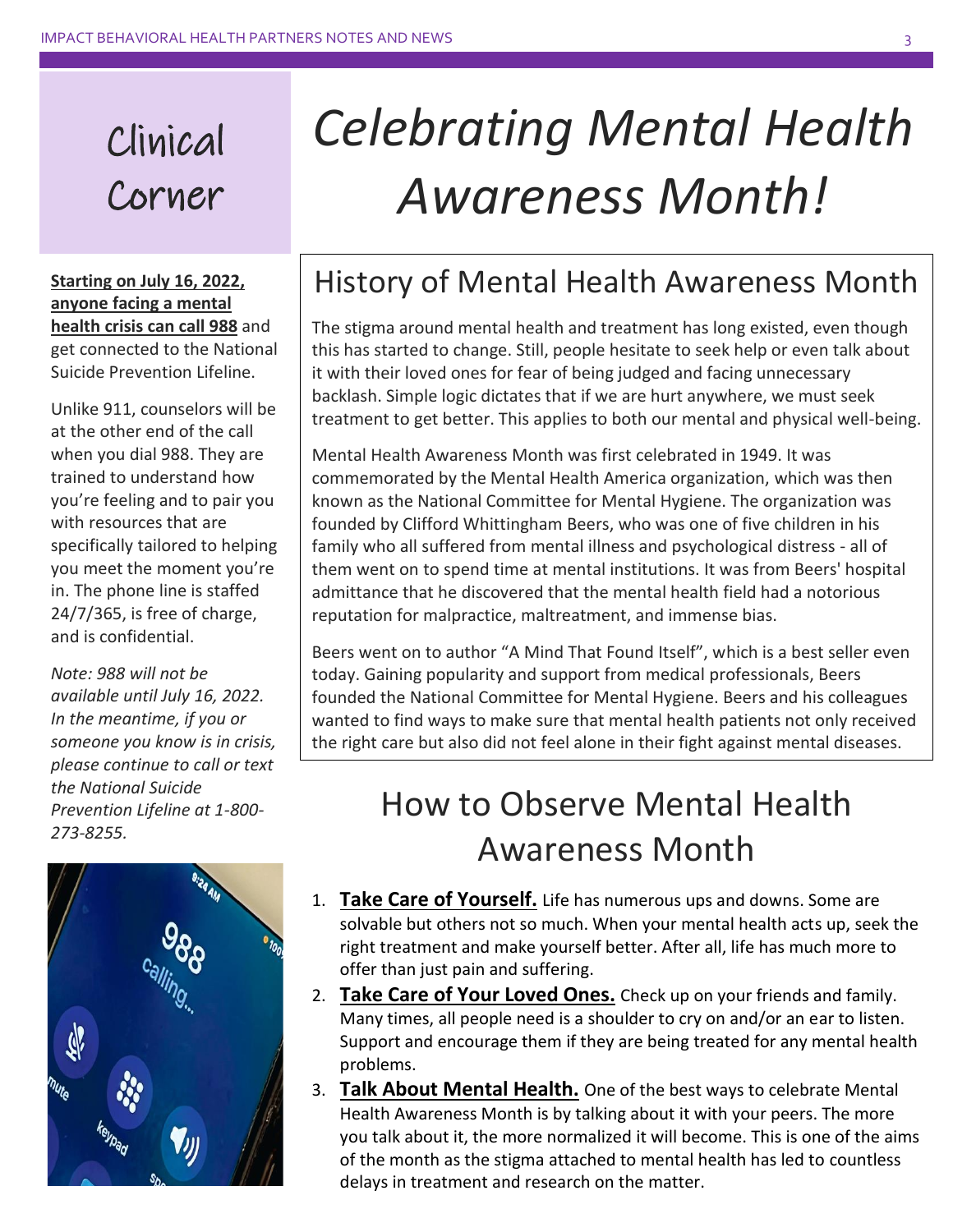

The umbrella symbolizes the ASAPIA diaspora which includes a diversity of ethnicities from over 40 countries around the world, and is inclusive of the many intersections of identities that exist in our communities. The festival is free and open to all ages!

> www.evanstonasapia.com #evanstonasapia

### **Producemobile!**

- Fresh fruits and vegetables
- Free of charge
- 2<sup>nd</sup> Tuesday of Every Month, 9:30 am to 11:30 am
- Upcoming Dates: May 10, June 14, July 12, August 9
- Walk-up line only, help will be available to carry your produce to your vehicle.
- Bring a wheeled cart and/or strong bags with handles.
- Cook County residents only.
- While supplies last.
- Call (847) 475 1150 for more information.



## **SHOWCASE YOUR BEAUTY**

Evanston residents who are at least two of the following are eligible to have artwork made of them, which will be put on display and then given to the participants afterwards at no cost. Fill out the google form to apply for one of five spots.

https://forms.gle/VVafUEqmt8iaGSUM8

**BIPOC Trans/Nonbinary Older Adult Plus Size Disabled Religious Minority** Queer Woman



By artist Sammi Bregman



This project is funded by the Evanston Arts Council's Neighborhood Arts Grant Program, in partnership with the City of Evanston.